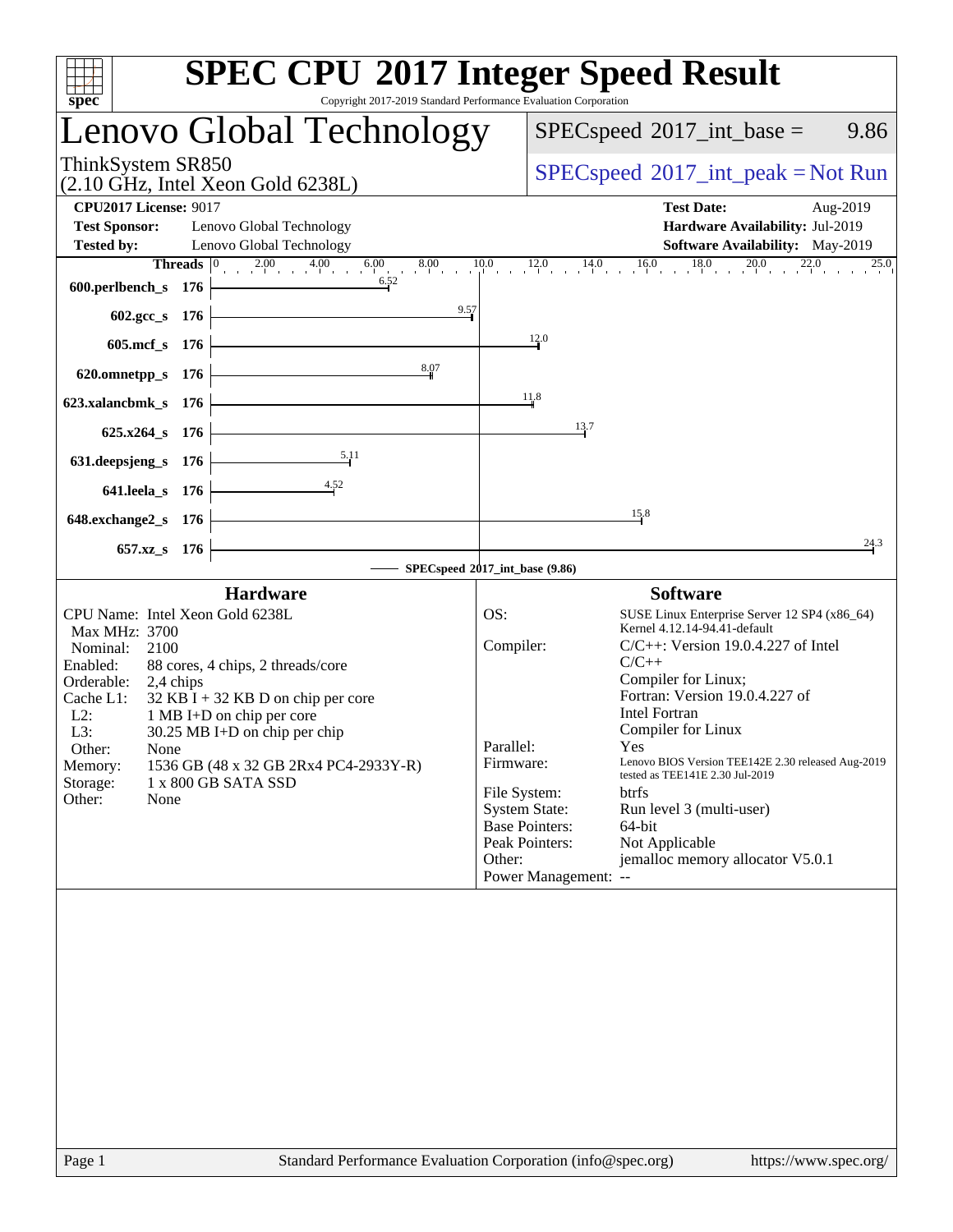

### **[SPEC CPU](http://www.spec.org/auto/cpu2017/Docs/result-fields.html#SPECCPU2017IntegerSpeedResult)[2017 Integer Speed Result](http://www.spec.org/auto/cpu2017/Docs/result-fields.html#SPECCPU2017IntegerSpeedResult)** Copyright 2017-2019 Standard Performance Evaluation Corporation

# Lenovo Global Technology

 $SPECspeed^{\circ}2017\_int\_base =$  $SPECspeed^{\circ}2017\_int\_base =$  9.86

### ThinkSystem SR850<br>  $SPEC speed^{\circ}2017\_int\_peak = Not Run$

**[Test Sponsor:](http://www.spec.org/auto/cpu2017/Docs/result-fields.html#TestSponsor)** Lenovo Global Technology **[Hardware Availability:](http://www.spec.org/auto/cpu2017/Docs/result-fields.html#HardwareAvailability)** Jul-2019

(2.10 GHz, Intel Xeon Gold 6238L)

**[CPU2017 License:](http://www.spec.org/auto/cpu2017/Docs/result-fields.html#CPU2017License)** 9017 **[Test Date:](http://www.spec.org/auto/cpu2017/Docs/result-fields.html#TestDate)** Aug-2019 **[Tested by:](http://www.spec.org/auto/cpu2017/Docs/result-fields.html#Testedby)** Lenovo Global Technology **[Software Availability:](http://www.spec.org/auto/cpu2017/Docs/result-fields.html#SoftwareAvailability)** May-2019

### **[Results Table](http://www.spec.org/auto/cpu2017/Docs/result-fields.html#ResultsTable)**

|                                      | <b>Base</b>    |                |       |                | <b>Peak</b> |                |       |                |                |              |                |              |                |              |
|--------------------------------------|----------------|----------------|-------|----------------|-------------|----------------|-------|----------------|----------------|--------------|----------------|--------------|----------------|--------------|
| <b>Benchmark</b>                     | <b>Threads</b> | <b>Seconds</b> | Ratio | <b>Seconds</b> | Ratio       | <b>Seconds</b> | Ratio | <b>Threads</b> | <b>Seconds</b> | <b>Ratio</b> | <b>Seconds</b> | <b>Ratio</b> | <b>Seconds</b> | <b>Ratio</b> |
| $600.$ perlbench_s                   | 176            | 272            | 6.52  | 271            | 6.54        | 272            | 6.52  |                |                |              |                |              |                |              |
| $602 \text{.} \text{gcc}\text{_<}$ s | 176            | 417            | 9.56  | 416            | 9.57        | 415            | 9.60  |                |                |              |                |              |                |              |
| $605$ .mcf s                         | 176            | 394            | 12.0  | 392            | 12.0        | 393            | 12.0  |                |                |              |                |              |                |              |
| 620.omnetpp_s                        | 176            | 202            | 8.07  | 200            | 8.14        | 203            | 8.05  |                |                |              |                |              |                |              |
| 623.xalancbmk s                      | 176            | 120            | 11.8  | 120            | <b>11.8</b> | 120            | 11.8  |                |                |              |                |              |                |              |
| 625.x264 s                           | 176            | 128            | 13.7  | 129            | 13.7        | 129            | 13.7  |                |                |              |                |              |                |              |
| 631.deepsjeng_s                      | 176            | 281            | 5.10  | 280            | 5.11        | 280            | 5.11  |                |                |              |                |              |                |              |
| 641.leela s                          | 176            | 377            | 4.53  | 377            | 4.52        | 378            | 4.51  |                |                |              |                |              |                |              |
| 648.exchange2_s                      | 176            | 186            | 15.8  | 187            | 15.8        | 186            | 15.8  |                |                |              |                |              |                |              |
| $657.xz$ s                           | 176            | 255            | 24.3  | 254            | 24.3        | 255            | 24.3  |                |                |              |                |              |                |              |
| $SPECspeed*2017$ int base =<br>9.86  |                |                |       |                |             |                |       |                |                |              |                |              |                |              |

**[SPECspeed](http://www.spec.org/auto/cpu2017/Docs/result-fields.html#SPECspeed2017intpeak)[2017\\_int\\_peak =](http://www.spec.org/auto/cpu2017/Docs/result-fields.html#SPECspeed2017intpeak) Not Run**

Results appear in the [order in which they were run.](http://www.spec.org/auto/cpu2017/Docs/result-fields.html#RunOrder) Bold underlined text [indicates a median measurement.](http://www.spec.org/auto/cpu2017/Docs/result-fields.html#Median)

### **[Operating System Notes](http://www.spec.org/auto/cpu2017/Docs/result-fields.html#OperatingSystemNotes)**

Stack size set to unlimited using "ulimit -s unlimited"

### **[General Notes](http://www.spec.org/auto/cpu2017/Docs/result-fields.html#GeneralNotes)**

Environment variables set by runcpu before the start of the run: KMP AFFINITY = "granularity=fine, scatter" LD\_LIBRARY\_PATH = "/home/cpu2017-1.0.5-ic19.0u4/lib/intel64" LD\_LIBRARY\_PATH = "\$LD\_LIBRARY\_PATH:/home/cpu2017-1.0.5-ic19.0u4/je5.0.1-64" OMP\_STACKSIZE = "192M" Binaries compiled on a system with 1x Intel Core i9-799X CPU + 32GB RAM memory using Redhat Enterprise Linux 7.5 Transparent Huge Pages enabled by default Prior to runcpu invocation Filesystem page cache synced and cleared with: sync; echo 3> /proc/sys/vm/drop\_caches NA: The test sponsor attests, as of date of publication, that CVE-2017-5754 (Meltdown) is mitigated in the system as tested and documented. Yes: The test sponsor attests, as of date of publication, that CVE-2017-5753 (Spectre variant 1) is mitigated in the system as tested and documented. Yes: The test sponsor attests, as of date of publication, that CVE-2017-5715 (Spectre variant 2) is mitigated in the system as tested and documented. Yes: The test sponsor attests, as of date of publication, that CVE-2018-3640 (Spectre variant 3a) is mitigated in the system as tested and documented. Yes: The test sponsor attests, as of date of publication, that CVE-2018-3639 (Spectre variant 4) is mitigated in the system as tested and documented. jemalloc, a general purpose malloc implementation built with the RedHat Enterprise 7.5, and the system compiler gcc 4.8.5 **(Continued on next page)**

| Page 2 | Standard Performance Evaluation Corporation (info@spec.org) | https://www.spec.org/ |
|--------|-------------------------------------------------------------|-----------------------|
|        |                                                             |                       |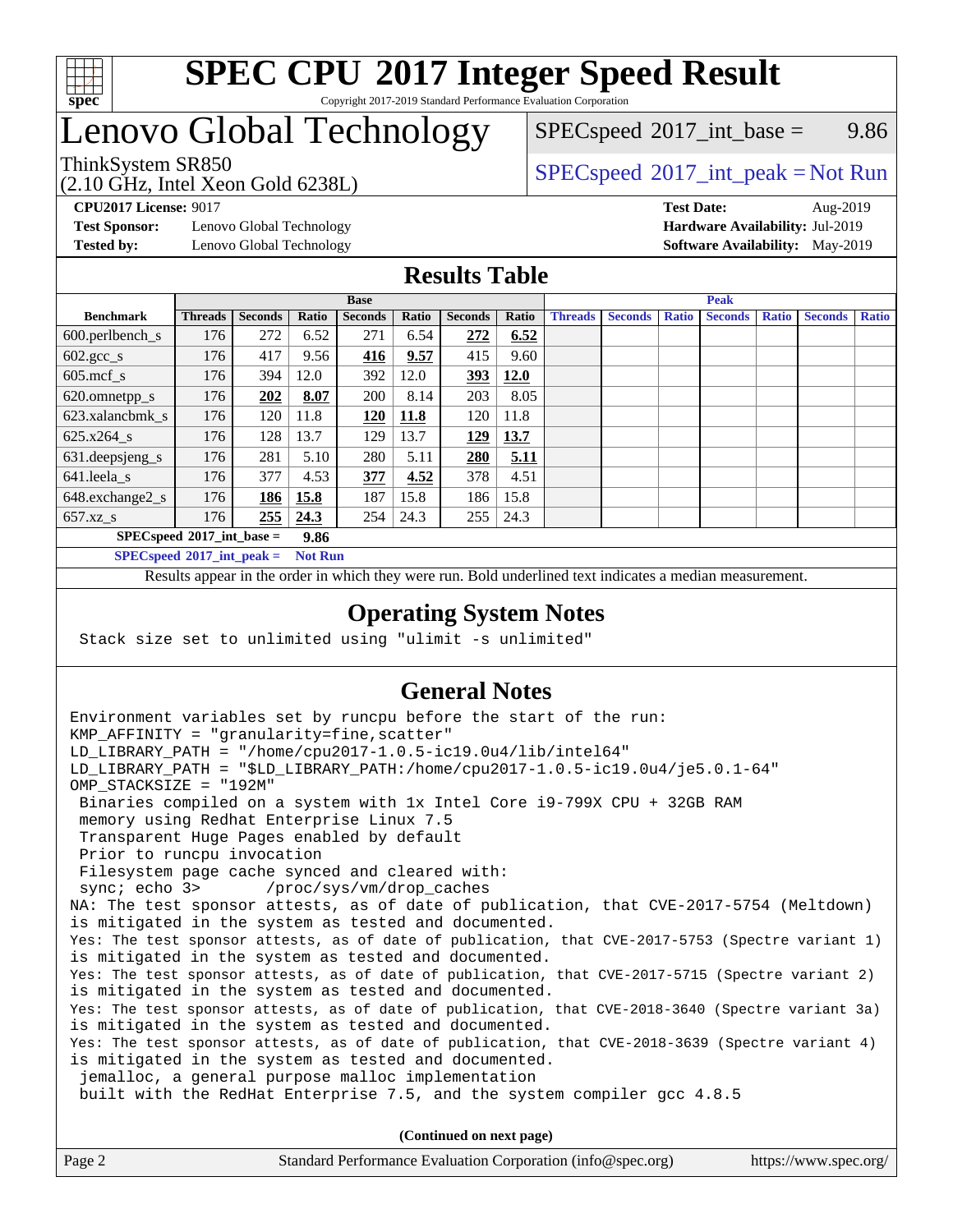

### **[SPEC CPU](http://www.spec.org/auto/cpu2017/Docs/result-fields.html#SPECCPU2017IntegerSpeedResult)[2017 Integer Speed Result](http://www.spec.org/auto/cpu2017/Docs/result-fields.html#SPECCPU2017IntegerSpeedResult)** Copyright 2017-2019 Standard Performance Evaluation Corporation

# Lenovo Global Technology

ThinkSystem SR850<br>  $SPEC speed^{\circ}2017\_int\_peak = Not Run$  $SPECspeed^{\circ}2017\_int\_base =$  $SPECspeed^{\circ}2017\_int\_base =$  9.86

(2.10 GHz, Intel Xeon Gold 6238L)

**[Test Sponsor:](http://www.spec.org/auto/cpu2017/Docs/result-fields.html#TestSponsor)** Lenovo Global Technology **[Hardware Availability:](http://www.spec.org/auto/cpu2017/Docs/result-fields.html#HardwareAvailability)** Jul-2019 **[Tested by:](http://www.spec.org/auto/cpu2017/Docs/result-fields.html#Testedby)** Lenovo Global Technology **[Software Availability:](http://www.spec.org/auto/cpu2017/Docs/result-fields.html#SoftwareAvailability)** May-2019

**[CPU2017 License:](http://www.spec.org/auto/cpu2017/Docs/result-fields.html#CPU2017License)** 9017 **[Test Date:](http://www.spec.org/auto/cpu2017/Docs/result-fields.html#TestDate)** Aug-2019

### **[General Notes \(Continued\)](http://www.spec.org/auto/cpu2017/Docs/result-fields.html#GeneralNotes)**

sources available from jemalloc.net or <https://github.com/jemalloc/jemalloc/releases>

### **[Platform Notes](http://www.spec.org/auto/cpu2017/Docs/result-fields.html#PlatformNotes)**

Page 3 Standard Performance Evaluation Corporation [\(info@spec.org\)](mailto:info@spec.org) <https://www.spec.org/> BIOS configuration: Choose Operating Mode set to Maximum Performance Choose Operating Mode set to Custom Mode C-States set to Legacy Trusted Execution Technology set to Enable Sysinfo program /home/cpu2017-1.0.5-ic19.0u4/bin/sysinfo Rev: r5974 of 2018-05-19 9bcde8f2999c33d61f64985e45859ea9 running on linux-9o83 Wed Aug 21 20:22:44 2019 SUT (System Under Test) info as seen by some common utilities. For more information on this section, see <https://www.spec.org/cpu2017/Docs/config.html#sysinfo> From /proc/cpuinfo model name : Intel(R) Xeon(R) Gold 6238L CPU @ 2.10GHz 4 "physical id"s (chips) 176 "processors" cores, siblings (Caution: counting these is hw and system dependent. The following excerpts from /proc/cpuinfo might not be reliable. Use with caution.) cpu cores : 22 siblings : 44 physical 0: cores 0 1 2 3 4 5 8 9 10 11 12 16 17 18 19 20 21 24 25 26 27 28 physical 1: cores 0 1 2 3 4 5 8 9 10 11 12 16 17 18 19 20 21 24 25 26 27 28 physical 2: cores 0 1 2 3 4 5 8 9 10 11 12 16 17 18 19 20 21 24 25 26 27 28 physical 3: cores 0 1 2 3 4 5 8 9 10 11 12 16 17 18 19 20 21 24 25 26 27 28 From lscpu: Architecture: x86\_64 CPU op-mode(s): 32-bit, 64-bit Byte Order: Little Endian CPU(s): 176 On-line CPU(s) list: 0-175 Thread(s) per core: 2 Core(s) per socket: 22 Socket(s): 4 NUMA node(s): 4 Vendor ID: GenuineIntel CPU family: 6 Model: 85 Model name: Intel(R) Xeon(R) Gold 6238L CPU @ 2.10GHz Stepping: 7 CPU MHz: 2100.000 **(Continued on next page)**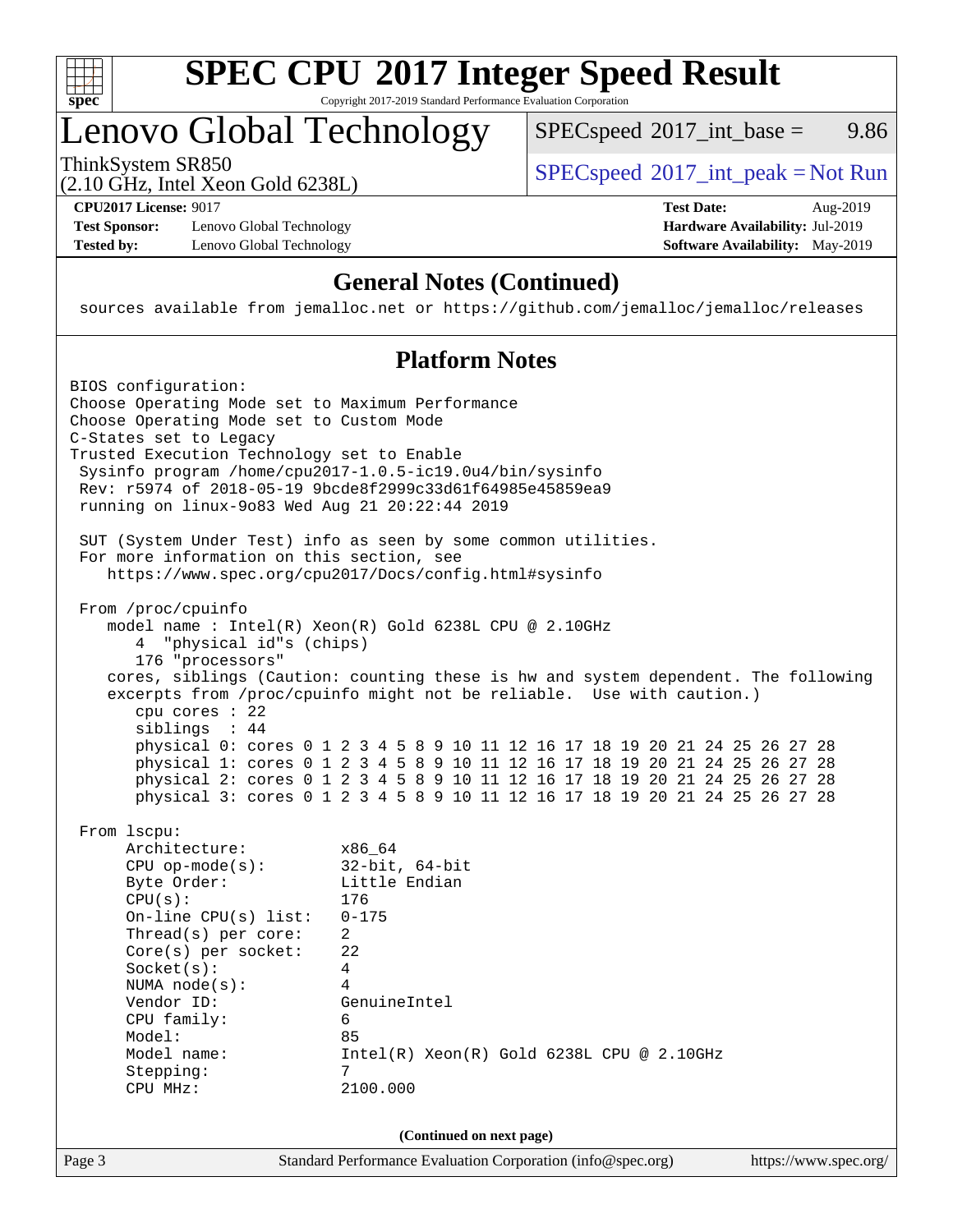

# **[SPEC CPU](http://www.spec.org/auto/cpu2017/Docs/result-fields.html#SPECCPU2017IntegerSpeedResult)[2017 Integer Speed Result](http://www.spec.org/auto/cpu2017/Docs/result-fields.html#SPECCPU2017IntegerSpeedResult)**

Copyright 2017-2019 Standard Performance Evaluation Corporation

Lenovo Global Technology

 $SPEC speed^{\circ}2017\_int\_base =$  9.86

ThinkSystem SR850<br>  $SPEC speed^{\circ}2017\_int\_peak = Not Run$ 

**[CPU2017 License:](http://www.spec.org/auto/cpu2017/Docs/result-fields.html#CPU2017License)** 9017 **[Test Date:](http://www.spec.org/auto/cpu2017/Docs/result-fields.html#TestDate)** Aug-2019

**[Test Sponsor:](http://www.spec.org/auto/cpu2017/Docs/result-fields.html#TestSponsor)** Lenovo Global Technology **[Hardware Availability:](http://www.spec.org/auto/cpu2017/Docs/result-fields.html#HardwareAvailability)** Jul-2019 **[Tested by:](http://www.spec.org/auto/cpu2017/Docs/result-fields.html#Testedby)** Lenovo Global Technology **[Software Availability:](http://www.spec.org/auto/cpu2017/Docs/result-fields.html#SoftwareAvailability)** May-2019

(2.10 GHz, Intel Xeon Gold 6238L)

### **[Platform Notes \(Continued\)](http://www.spec.org/auto/cpu2017/Docs/result-fields.html#PlatformNotes)**

| $CPIJ$ max $MHz$ :      | 3700.0000            |
|-------------------------|----------------------|
| CPU min MHz:            | 1000.0000            |
| BogoMIPS:               | 4200.00              |
| Virtualization:         | $VT - x$             |
| $L1d$ cache:            | 32K                  |
| $L1i$ cache:            | 32K                  |
| $L2$ cache:             | 1024K                |
| $L3$ cache:             | 30976K               |
| NUMA $node0$ $CPU(s)$ : | $0 - 21, 88 - 109$   |
| NUMA $node1$ $CPU(s):$  | $22 - 43, 110 - 131$ |
| NUMA node2 CPU(s):      | $44 - 65, 132 - 153$ |
| NUMA $node3$ $CPU(s)$ : | $66 - 87, 154 - 175$ |
| Flaqs:                  | fpu vme de pse       |

pse tsc msr pae mce cx8 apic sep mtrr pge mca cmov pat pse36 clflush dts acpi mmx fxsr sse sse2 ss ht tm pbe syscall nx pdpe1gb rdtscp lm constant\_tsc art arch\_perfmon pebs bts rep\_good nopl xtopology nonstop\_tsc cpuid aperfmperf pni pclmulqdq dtes64 monitor ds\_cpl vmx smx est tm2 ssse3 sdbg fma cx16 xtpr pdcm pcid dca sse4\_1 sse4\_2 x2apic movbe popcnt tsc\_deadline\_timer aes xsave avx f16c rdrand lahf\_lm abm 3dnowprefetch cpuid\_fault epb cat\_l3 cdp\_l3 invpcid\_single intel\_ppin ssbd mba ibrs ibpb stibp tpr\_shadow vnmi flexpriority ept vpid fsgsbase tsc\_adjust bmi1 hle avx2 smep bmi2 erms invpcid rtm cqm mpx rdt\_a avx512f avx512dq rdseed adx smap clflushopt clwb intel\_pt avx512cd avx512bw avx512vl xsaveopt xsavec xgetbv1 xsaves cqm\_llc cqm\_occup\_llc cqm\_mbm\_total cqm\_mbm\_local dtherm ida arat pln pts pku ospke avx512\_vnni flush\_l1d arch\_capabilities

```
 /proc/cpuinfo cache data
cache size : 30976 KB
```
 From numactl --hardware WARNING: a numactl 'node' might or might not correspond to a physical chip. available: 4 nodes (0-3) node 0 cpus: 0 1 2 3 4 5 6 7 8 9 10 11 12 13 14 15 16 17 18 19 20 21 88 89 90 91 92 93 94 95 96 97 98 99 100 101 102 103 104 105 106 107 108 109 node 0 size: 386657 MB node 0 free: 385650 MB node 1 cpus: 22 23 24 25 26 27 28 29 30 31 32 33 34 35 36 37 38 39 40 41 42 43 110 111 112 113 114 115 116 117 118 119 120 121 122 123 124 125 126 127 128 129 130 131 node 1 size: 387024 MB node 1 free: 386728 MB node 2 cpus: 44 45 46 47 48 49 50 51 52 53 54 55 56 57 58 59 60 61 62 63 64 65 132 133 134 135 136 137 138 139 140 141 142 143 144 145 146 147 148 149 150 151 152 153 node 2 size: 387053 MB node 2 free: 386736 MB node 3 cpus: 66 67 68 69 70 71 72 73 74 75 76 77 78 79 80 81 82 83 84 85 86 87 154 155 156 157 158 159 160 161 162 163 164 165 166 167 168 169 170 171 172 173 174 175 node 3 size: 387050 MB node 3 free: 386786 MB node distances:

**(Continued on next page)**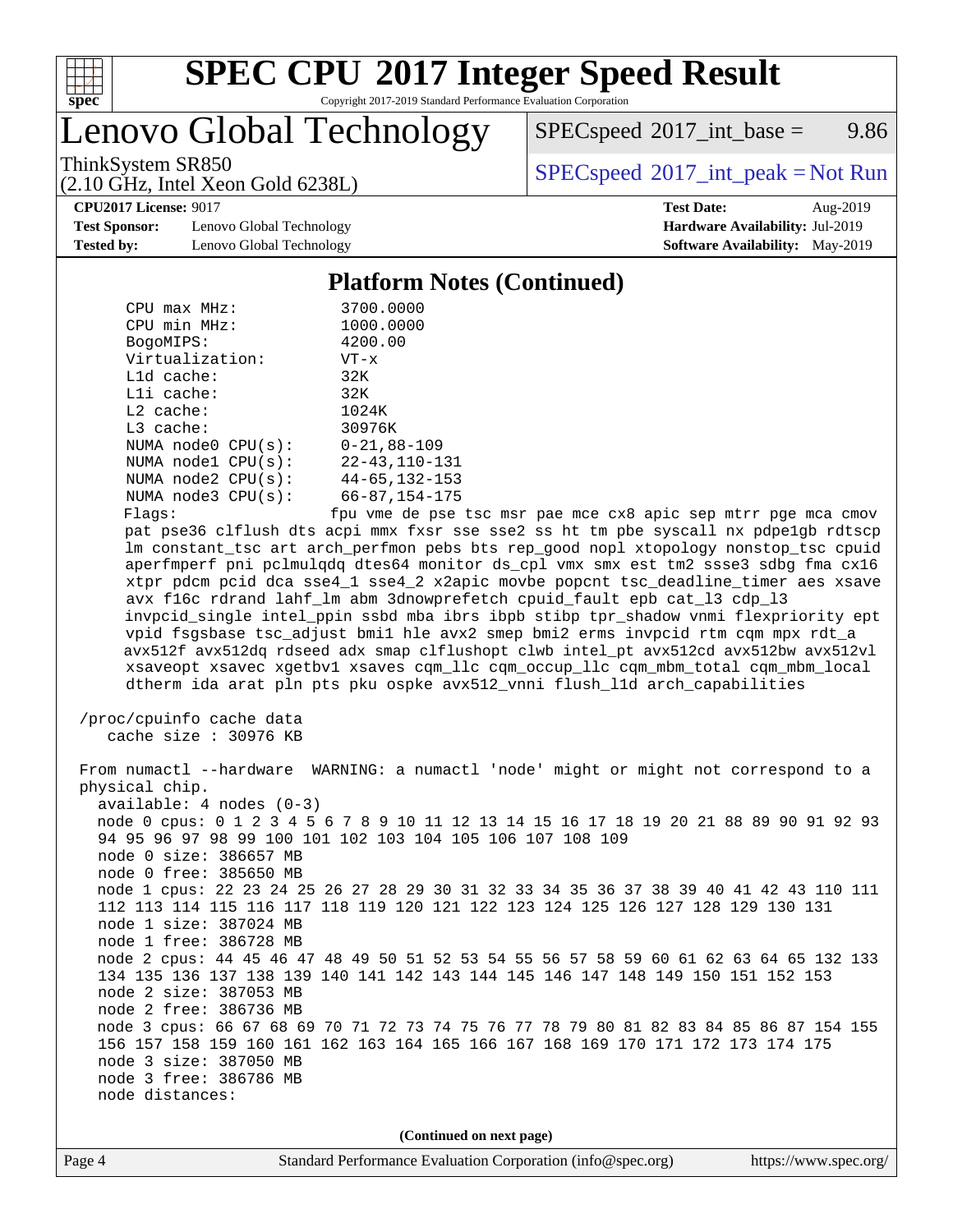| v.<br>ť<br>ù. |  |  |  |  |  |  |  |
|---------------|--|--|--|--|--|--|--|

# **[SPEC CPU](http://www.spec.org/auto/cpu2017/Docs/result-fields.html#SPECCPU2017IntegerSpeedResult)[2017 Integer Speed Result](http://www.spec.org/auto/cpu2017/Docs/result-fields.html#SPECCPU2017IntegerSpeedResult)**

Copyright 2017-2019 Standard Performance Evaluation Corporation

# Lenovo Global Technology

 $SPECspeed^{\circ}2017\_int\_base =$  $SPECspeed^{\circ}2017\_int\_base =$  9.86

(2.10 GHz, Intel Xeon Gold 6238L)

ThinkSystem SR850<br>  $SPEC speed^{\circ}2017\_int\_peak = Not Run$ 

**[Test Sponsor:](http://www.spec.org/auto/cpu2017/Docs/result-fields.html#TestSponsor)** Lenovo Global Technology **[Hardware Availability:](http://www.spec.org/auto/cpu2017/Docs/result-fields.html#HardwareAvailability)** Jul-2019 **[Tested by:](http://www.spec.org/auto/cpu2017/Docs/result-fields.html#Testedby)** Lenovo Global Technology **[Software Availability:](http://www.spec.org/auto/cpu2017/Docs/result-fields.html#SoftwareAvailability)** May-2019

**[CPU2017 License:](http://www.spec.org/auto/cpu2017/Docs/result-fields.html#CPU2017License)** 9017 **[Test Date:](http://www.spec.org/auto/cpu2017/Docs/result-fields.html#TestDate)** Aug-2019

### **[Platform Notes \(Continued\)](http://www.spec.org/auto/cpu2017/Docs/result-fields.html#PlatformNotes)**

 node 0 1 2 3 0: 10 21 21 31 1: 21 10 31 21 2: 21 31 10 21 3: 31 21 21 10 From /proc/meminfo MemTotal: 1584933120 kB HugePages\_Total: 0 Hugepagesize: 2048 kB From /etc/\*release\* /etc/\*version\* SuSE-release: SUSE Linux Enterprise Server 12 (x86\_64) VERSION = 12 PATCHLEVEL = 4 # This file is deprecated and will be removed in a future service pack or release. # Please check /etc/os-release for details about this release. os-release: NAME="SLES" VERSION="12-SP4" VERSION\_ID="12.4" PRETTY\_NAME="SUSE Linux Enterprise Server 12 SP4" ID="sles" ANSI\_COLOR="0;32" CPE\_NAME="cpe:/o:suse:sles:12:sp4" uname -a: Linux linux-9o83 4.12.14-94.41-default #1 SMP Wed Oct 31 12:25:04 UTC 2018 (3090901) x86\_64 x86\_64 x86\_64 GNU/Linux Kernel self-reported vulnerability status: CVE-2017-5754 (Meltdown): Not affected CVE-2017-5753 (Spectre variant 1): Mitigation: \_\_user pointer sanitization CVE-2017-5715 (Spectre variant 2): Mitigation: Indirect Branch Restricted Speculation, IBPB, IBRS\_FW run-level 3 Aug 21 20:15 SPEC is set to: /home/cpu2017-1.0.5-ic19.0u4 Filesystem Type Size Used Avail Use% Mounted on /dev/sda2 btrfs 744G 134G 609G 18% /home Additional information from dmidecode follows. WARNING: Use caution when you interpret this section. The 'dmidecode' program reads system data which is "intended to allow hardware to be accurately determined", but the intent may not be met, as there are **(Continued on next page)**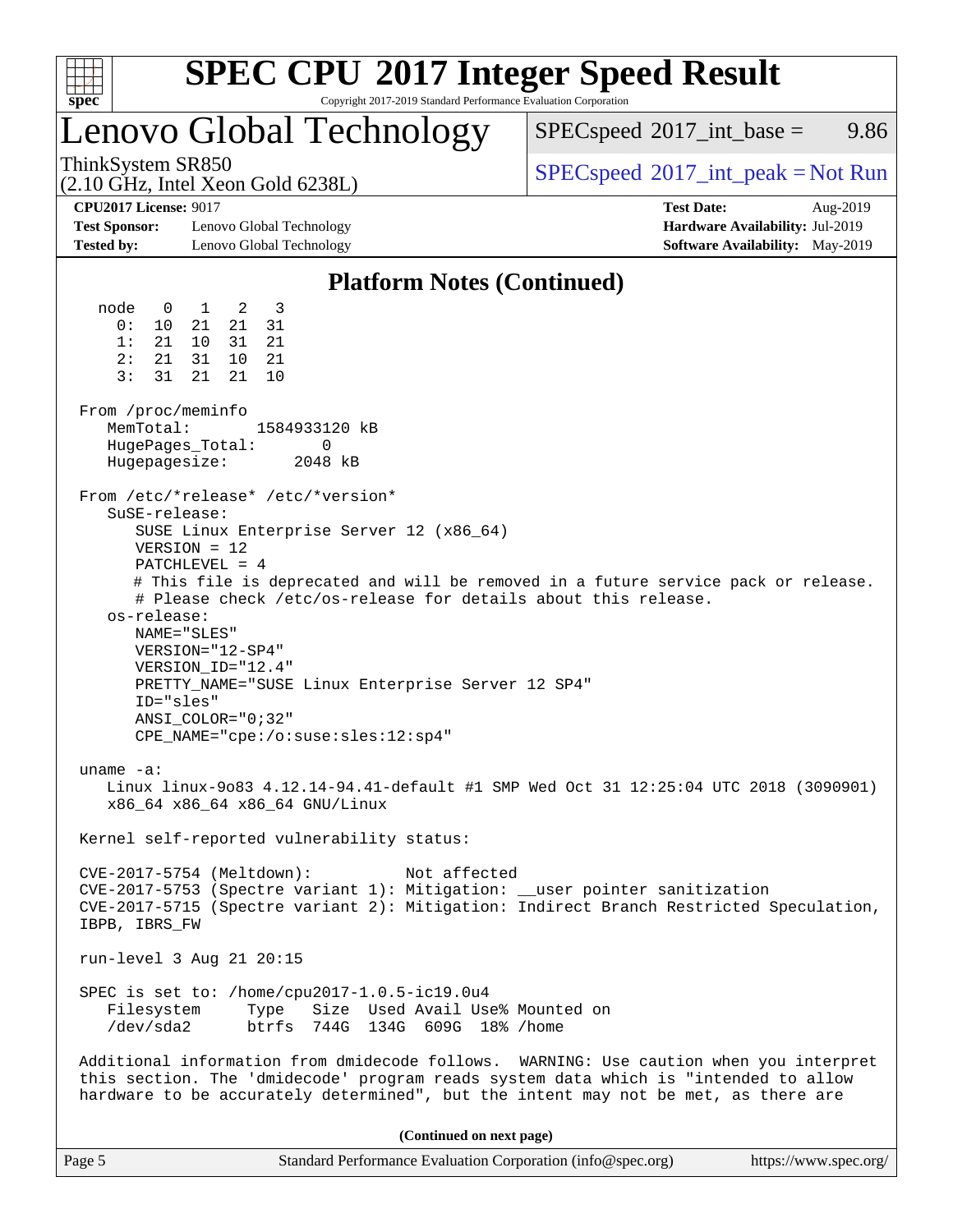

# **[SPEC CPU](http://www.spec.org/auto/cpu2017/Docs/result-fields.html#SPECCPU2017IntegerSpeedResult)[2017 Integer Speed Result](http://www.spec.org/auto/cpu2017/Docs/result-fields.html#SPECCPU2017IntegerSpeedResult)**

Copyright 2017-2019 Standard Performance Evaluation Corporation

# Lenovo Global Technology

 $SPECspeed^{\circ}2017\_int\_base =$  $SPECspeed^{\circ}2017\_int\_base =$  9.86

(2.10 GHz, Intel Xeon Gold 6238L)

ThinkSystem SR850<br>  $SPEC speed^{\circ}2017\_int\_peak = Not Run$ 

**[Test Sponsor:](http://www.spec.org/auto/cpu2017/Docs/result-fields.html#TestSponsor)** Lenovo Global Technology **[Hardware Availability:](http://www.spec.org/auto/cpu2017/Docs/result-fields.html#HardwareAvailability)** Jul-2019 **[Tested by:](http://www.spec.org/auto/cpu2017/Docs/result-fields.html#Testedby)** Lenovo Global Technology **[Software Availability:](http://www.spec.org/auto/cpu2017/Docs/result-fields.html#SoftwareAvailability)** May-2019

**[CPU2017 License:](http://www.spec.org/auto/cpu2017/Docs/result-fields.html#CPU2017License)** 9017 **[Test Date:](http://www.spec.org/auto/cpu2017/Docs/result-fields.html#TestDate)** Aug-2019

### **[Platform Notes \(Continued\)](http://www.spec.org/auto/cpu2017/Docs/result-fields.html#PlatformNotes)**

 frequent changes to hardware, firmware, and the "DMTF SMBIOS" standard. BIOS Lenovo -[TEE141E-2.30]- 07/02/2019 Memory: 48x Samsung M393A4K40CB2-CVF 32 GB 2 rank 2933

(End of data from sysinfo program)

### **[Compiler Version Notes](http://www.spec.org/auto/cpu2017/Docs/result-fields.html#CompilerVersionNotes)**

==============================================================================

C | 600.perlbench\_s(base) 602.gcc\_s(base) 605.mcf\_s(base) | 625.x264\_s(base) 657.xz\_s(base)

------------------------------------------------------------------------------

Intel(R) C Intel(R) 64 Compiler for applications running on Intel(R)  $64$ , Version 19.0.4.227 Build 20190416 Copyright (C) 1985-2019 Intel Corporation. All rights reserved.

------------------------------------------------------------------------------

============================================================================== C++ | 620.omnetpp\_s(base) 623.xalancbmk\_s(base) 631.deepsjeng\_s(base) | 641.leela\_s(base)

------------------------------------------------------------------------------ Intel(R) C++ Intel(R) 64 Compiler for applications running on Intel(R) 64, Version 19.0.4.227 Build 20190416 Copyright (C) 1985-2019 Intel Corporation. All rights reserved.

------------------------------------------------------------------------------

==============================================================================

Fortran | 648.exchange2\_s(base)

------------------------------------------------------------------------------ Intel(R) Fortran Intel(R) 64 Compiler for applications running on Intel(R) 64, Version 19.0.4.227 Build 20190416 Copyright (C) 1985-2019 Intel Corporation. All rights reserved. ------------------------------------------------------------------------------

### **[Base Compiler Invocation](http://www.spec.org/auto/cpu2017/Docs/result-fields.html#BaseCompilerInvocation)**

[C benchmarks](http://www.spec.org/auto/cpu2017/Docs/result-fields.html#Cbenchmarks): [icc -m64 -std=c11](http://www.spec.org/cpu2017/results/res2019q3/cpu2017-20190903-17638.flags.html#user_CCbase_intel_icc_64bit_c11_33ee0cdaae7deeeab2a9725423ba97205ce30f63b9926c2519791662299b76a0318f32ddfffdc46587804de3178b4f9328c46fa7c2b0cd779d7a61945c91cd35)

[C++ benchmarks:](http://www.spec.org/auto/cpu2017/Docs/result-fields.html#CXXbenchmarks) [icpc -m64](http://www.spec.org/cpu2017/results/res2019q3/cpu2017-20190903-17638.flags.html#user_CXXbase_intel_icpc_64bit_4ecb2543ae3f1412ef961e0650ca070fec7b7afdcd6ed48761b84423119d1bf6bdf5cad15b44d48e7256388bc77273b966e5eb805aefd121eb22e9299b2ec9d9)

[Fortran benchmarks](http://www.spec.org/auto/cpu2017/Docs/result-fields.html#Fortranbenchmarks): [ifort -m64](http://www.spec.org/cpu2017/results/res2019q3/cpu2017-20190903-17638.flags.html#user_FCbase_intel_ifort_64bit_24f2bb282fbaeffd6157abe4f878425411749daecae9a33200eee2bee2fe76f3b89351d69a8130dd5949958ce389cf37ff59a95e7a40d588e8d3a57e0c3fd751)